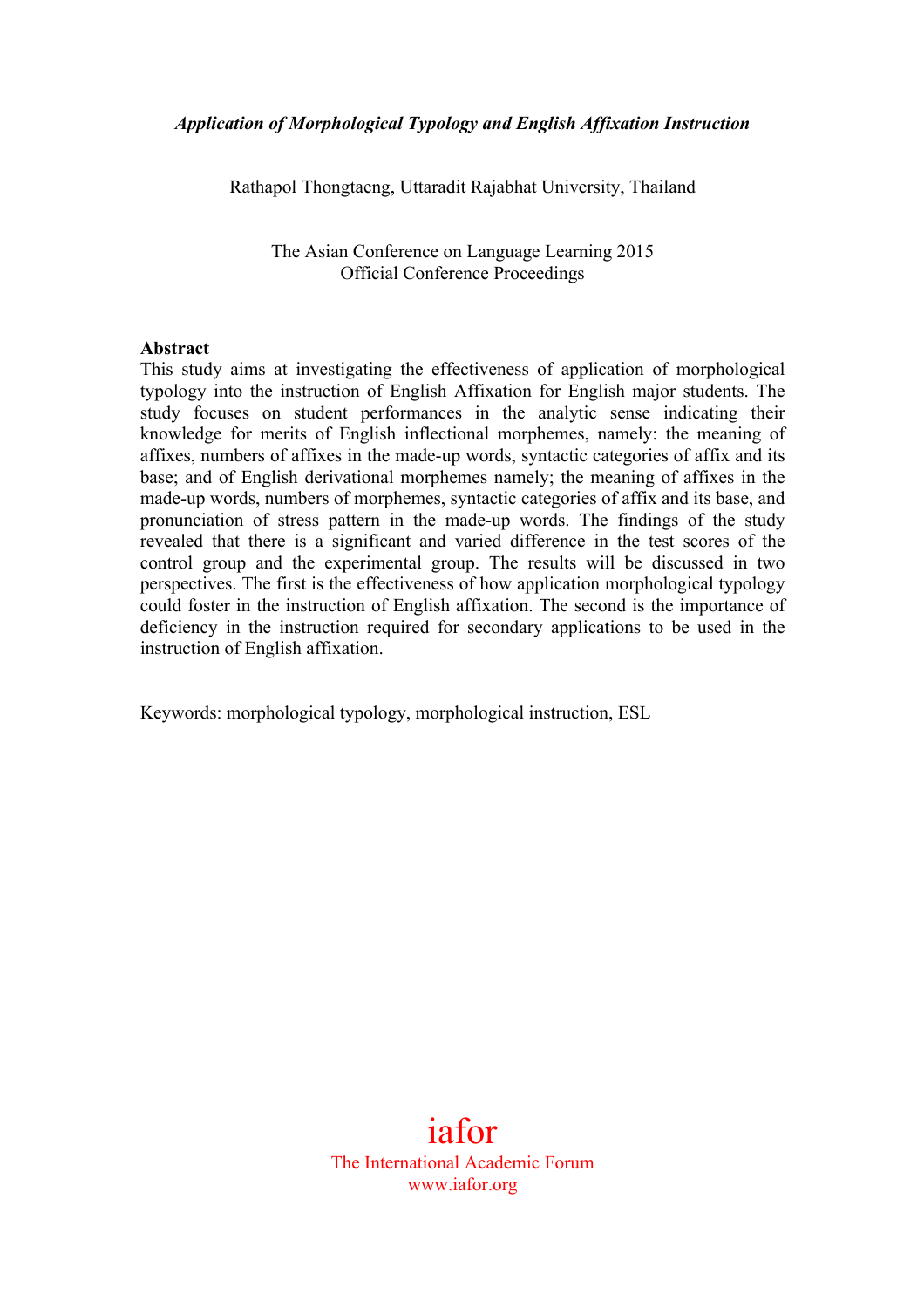#### **Introduction**

It is unarguable that learning grammar is one of the biggest concerns in learning a second language. Morphological knowledge is definitely one of those. On the linguistic grounds, English morphological instruction will gain the L2 learners of the internal structures of words in a particular language. This paper presents an experimental and applicative study on the acquisition of English Affixation from a typological perspective and implication from pedagogy that facilitate the development of learnability of English major students in Uttaradit Rajabhat University. It illustrates the use of applying cross-linguistic morphological characteristics to morphological acquisition of Thai adult ESL learners.

Problems in morphological knowledge gained a vast attention from researchers. To begin with, morphological knowledge about English affixation is proved to be a big account for English as a second language learning. A study was presented by Saengchan and Norbert (2006) in order to investigate how morphological knowledge was synthesized and reflected in writing skill by Thai university students. In the research, the statistics of lexical errors in the English compositions of third year Thai English learners in university level revealed that morphological knowledge as reflected in their writing errors was the second most numerous errors. They found that misselection of word, that is formation of wrong selection of roots and affixes, was found highest at 60% of word structural errors. It consisted of two suffix type errors; (a) the same word class with similar form (for example, There is a lot of competition, instead of competitiveness) and (b) the wrong use of particular word class (for example, It is said that today our world is globalization, instead of globalized). The errors in the wrong use of particular word class were significantly higher than that in the same word class with similar form. This evident supports the notion of lexical development by Jiang (2000) who explained that at the stage three of morphological knowledge a word will be achieved by a learner of L2 when the learner can integrate and form the semantic, syntactic, morphological and formal specification of L2 word as lexical entry.

Moreover, as the 'language transfer' affects the learning of L2 English, it is generally assumed that certain linguistic aspects of a second language learner's native language will transfer to the L2 acquisition of him or her (Bliss, 2006) Within the domain of word formations by affixation, the difficulties in supply the morphosyntactic and phonological constraints are resulted from the fact that the L1 Thai may not represent them. In teaching English to Thai native speakers as a second language, morphological features become daunting road as the notion of the term 'affixation' in English to Thai students of English seems most likely to be what they only call 'prefixes' and 'suffixes'. They also tend to guess the meaning of a word by translating it word-to-word, and did not apply the correct analysis on how words are formed from smaller elements with meaning. That makes sense by the influence of their L1 Thai which does not apply a lot of affixation process in word formations as much as an isolating language. Besides, the L2 English requires the principles governing the pronunciation of words in affixation as well.

According to the problem mentioned above, there is a desirable instruction that should be designed to cover all perspectives which can fix the problem of how students can learn and perform better in English knowledge of affixation.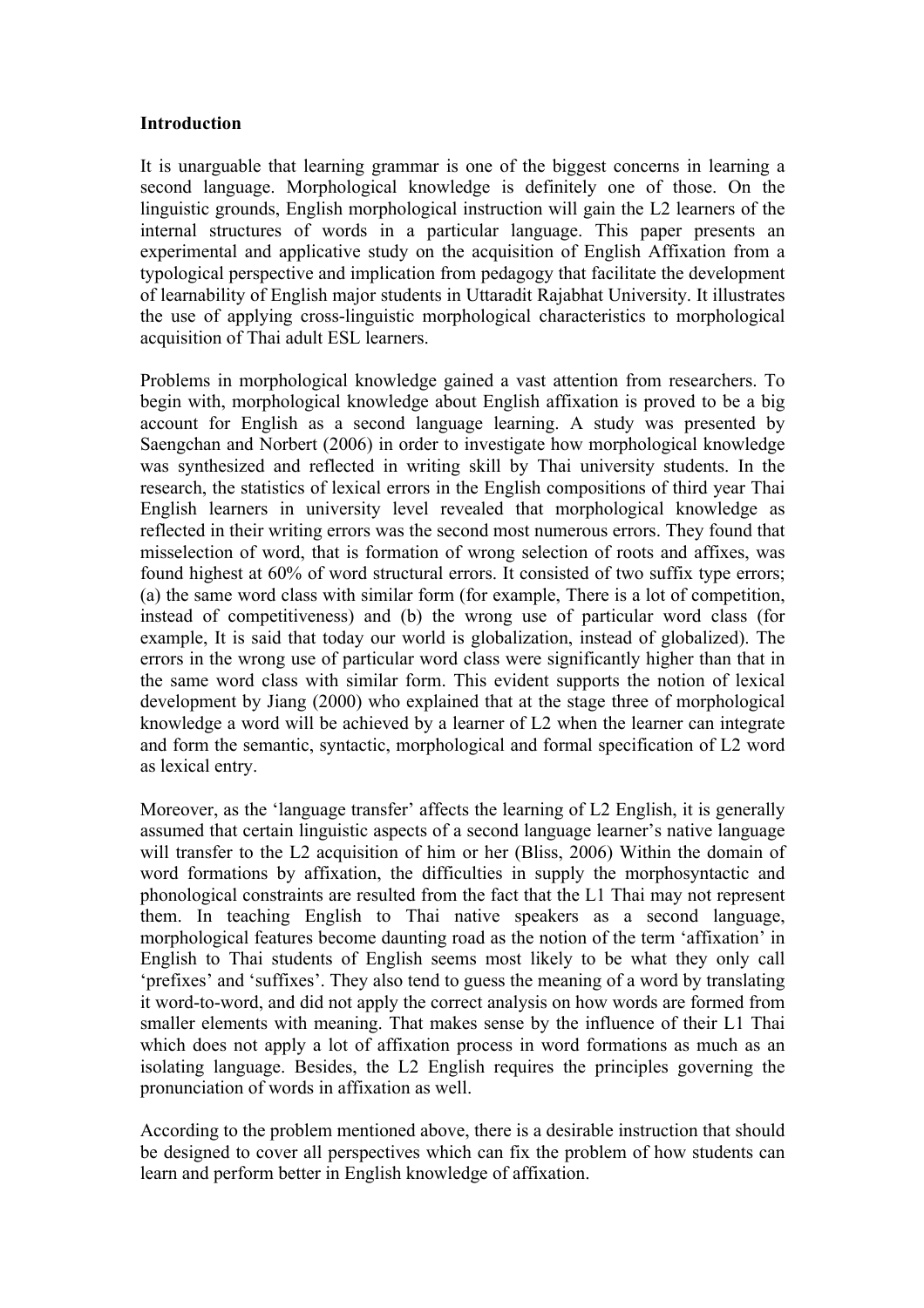#### **Literature Review**

#### **Morphological Instruction in L2 Thai Learners of English**

There are two opposing views of the effectiveness of studies on morphological instruction in Thai L2 learners of English. According to Timyam (2008), a needs analysis was conducted to investigate the needs of various aspects of knowledge in linguistics for English major students. The subjects in the study were 123 English major students at the undergraduate and graduate level. The results showed that the students considered morphology as highly needed. They also suggested that morphology should be taught in order to help the students know the meaning of unfamiliar English vocabulary.

Yet, there are some striking findings that suggested that morphological instruction did not change the learning achievement of Thai L2 learners of English. First, in a study by Chuenjundaeng (2006), an investigation of Suranaree University of Technology (SUT) students's the effectiveness of word composition strategies in the receptive knowledge of English noun suffixes: -iton, -er,-ment, -ity. The participants were 167 undergraduate students who were studying fundamental English courses at Suranaree University of Technology in Thailand. The results showed that the participants' receptive knowledge on the four noun suffixes was only 13.5% accurate, and suggested that the possible factor was the frequency of word which the participants encountered in their daily life. This research pointed out that word-composition strategies could not benefit the students to remember words in the same domain. Second, there was a master degree thesis in morphological awareness and its relationship between vocabulary knowledge and morphological complexity among EFL students in Omani University by Farsi (2008). The study examined the L2 learners' knowledge of morphemes and morphemic structure which would allow them to reflect and manipulate morphological structure of words and would be shown as a predictor of L1 vocabulary. It applied an adapted test to assed both analytic and synthetic aspects of morphological knowledge. The analytic test referred to breaking down complex words into smaller meanings, while synthetic referred to reassembling smaller meaning to make up new words. Farsi applied Nation's Vocabulary Test (Nation, 2001 cited in Farsi, 2008) as a means to assess the effect the morphological knowledge on vocabulary development. The results indicated that the students' overall morphological awareness and vocabulary size were limited, but they performed better in the Morpheme Identification Test (analytic) than they did in the Morphological Structure (synthesis), and there was no statistic relationship between the two constructs. Besides, the students' performance on morphological analysis did not play a role in their performance on simple words vs. complex words. In addition, in a research paper by Sritulanon (2013), a study was conducted to examine the effects of morphological instruction on reading abilities of low proficiency adult EFL learners at a university in Thailand. In the study, the researcher presented an experiment on two groups of the low proficiency adult EFL learners by giving morphological instruction; namely narrow sense of analytic aspect by Farsi (2008), to the participants to the experimental group, and testing both groups on their reading ability in terms of vocabulary and reading comprehension or the narrow sense of synthetic aspect by Farsi (2008). The results revealed that teaching morphological awareness did not foster the vocabulary development and reading comprehension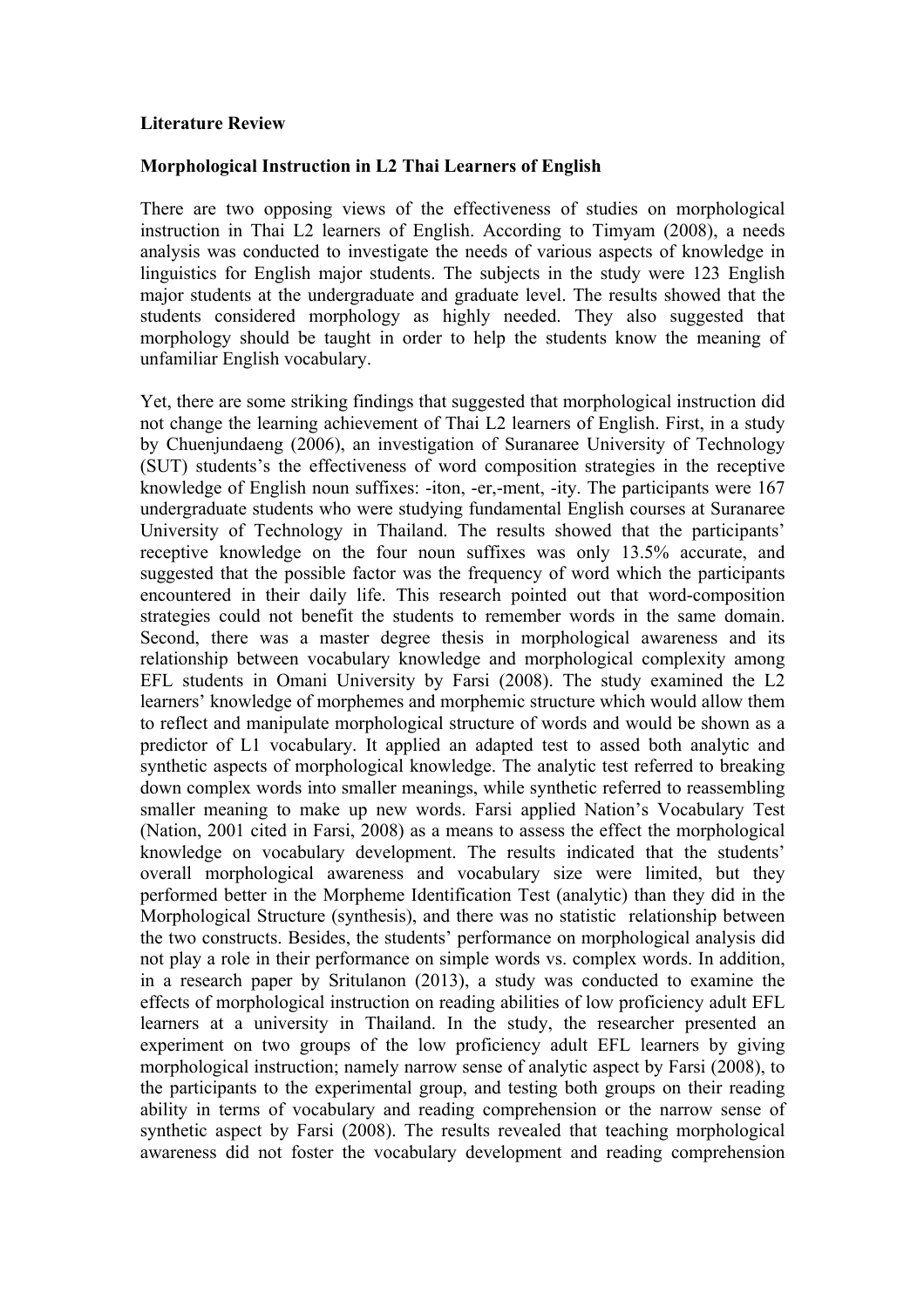skills of the L2 learners whose limitation vocabulary size was of 2,000-3,000 common words.

Therefore, these studies confirm an assumption that morphological knowledge is a major problem in learning English towards other additional linguistic skills. Yet, all of them did not mention the real and overall aspects that are required in morphological knowledge of English which will be discussed in the following section.

### **English Morphological Complexity and Its Acquisition**

While many of studies pointed how morphological instruction contributes to the development and acquisition of second language in reading, spelling, comprehension, or vocabulary achievement (e.g. Deighton,1959; Laufer,1997, Farsi, 2008; Carlisle, 2010), one can say English morphology is complex to learn. This section will describe linguistic and psychological aspects involving with morphological knowledge of English affixation and difficulties in acquiring it. First, difficulties in inflectional morpheme awareness revealed knowledge of L2 learners. According to Universal Grammar, Jiang (2004; 604-605) cited two approaches that account for knowledge about inflectional morphemes, as a grammatical rule, of L2 learners namely competence deficit approach (CDA) and performance deficit approach (PDA). Jiang stated that CDA considers that ESL learners' morphological difficulties are a sign of incomplete acquisition of morphological knowledge on the learner's part. Learners may know all the rules about inflectional morphemes, but such conscious intellectual understanding is not part of their integrated linguistic competence.

In other word, when L2 learners perform errors and variability of inflectional morphemes in spontaneous communication because the performer has learned a rule but has not acquired it (Karshen, 1982, p.86 cited in Jiang 2004). Therefore, such difficulties reflect that the knowledge of inflectional morphemes is learned but not represented in their internalized knowledge. On the other hand, PDA considers such difficulties in accessing, retrieving, or controlling what has been internalized. Jiang cited researches by Sharwood (1986, p12-13 cited in Jiang 2004) and Sorace (1985, p240 cited in Jiang 2004) to explain that such difficulties are resulted from the process where L2 learners may suffer a long delay to attempt to have control over and that L2 knowledge is procedural that is necessary for accessing internalized knowledge. Thus, according to Jiang, the inflectional morphemes in English behave like a grammatical rule that L2 learners are taught to learn and be represented in their internalized knowledge.

Second, in Tyler and Nagy's (1989) study, they explained three aspects of knowledge in acquiring the derivational morphemes in English. The first is knowledge of semantic relationships. L2 learners are able to recognize the semantic relationship between how two words share a morpheme in common as a basic level of knowledge of morphology such as 'argue' and 'argument'. The researchers also additionally noticed in their experimental study that unfamiliar or infrequent morphemes might cause difficulties to unitize the knowledge. Thus, to acquire this, producing definitions is more demanding than recognizing correct definitions. The second is knowledge of syntactic properties. As a primary function of derivational suffixes in English is to change the part of speech of a base, so if someone does not know the base of word, the suffixes will become ambiguous information about their syntactic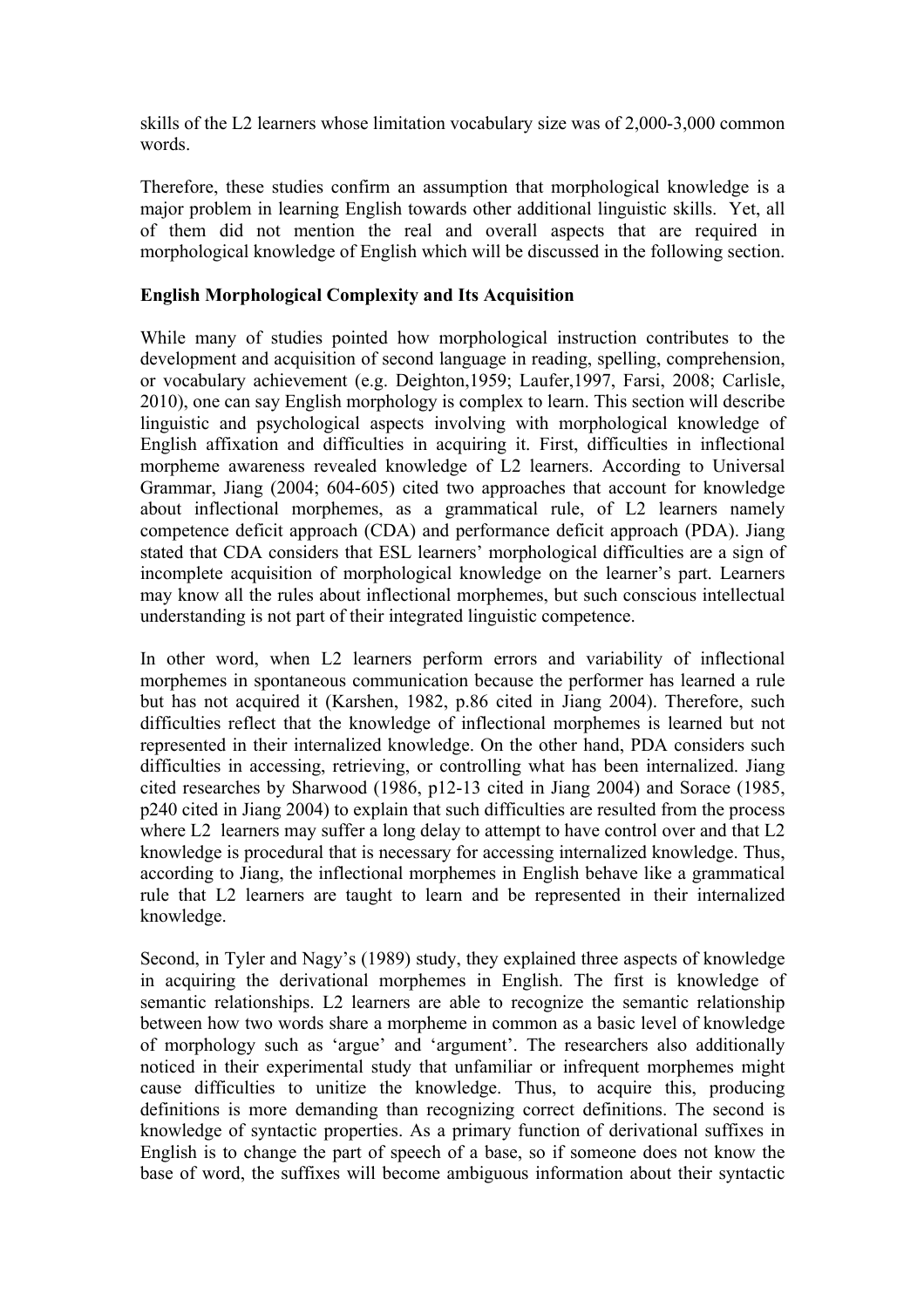categories. For example, one should be able to gather from the endings as in 'aggression' is a noun, 'aggressive' is an adjective, without knowing that 'aggress' is the base. And the third is knowledge of distribution which is considered to be the most complicating. This is because all derivational suffixes are constrained by the syntactic category of the base they attach to, e.g., -ness to adjectives, or -ize to nouns. The researchers suggested that this aspect of knowledge should be the last to be acquired. This is because learners are required to have knowledge about the syntactic contribution, before they could figure out the restriction of distribution, and avoid overgeneralization of words that violates the constraints on the distribution of that suffix such as '*\*badity'* or '\**repeatize*'.

Besides those concerns mentioned in previous section, there are some more interesting aspects that should account for morphological instruction. The first is the awareness of phonological and morphological properties of affixes. Neutral and nonneutral affixes are two terms referring to the classification of English affix where the non-neutral ones can cause stress shift ('satan' -'satanic', 'employ' – 'employee') (Katamba and and Stonham, 1993, p.89-90) ,while the neutral ones are said to be stress neutral ('serious'-'seriousness', 'power'-'powerless'). Shemshadsara (2011, p.145) stated:

"Affixes are of two kinds that play an important role in place of stress. They are called prefixes and suffixes. The former comes before the stem and the latter comes after stems. They have one of the following effects on words stress.

i) The affix itself receives the primary stress (e.g. 'semi' + 'circle'),

ii) The word is stressed just as if the affix was not there ('pleasant', 'unpleasant')

iii) The stress remains on the stem; not the affix, but is shifted to a different syllable (e.g. magnet, 'magnetic'). "

According to Peter Roach (2004, p.96) who explained that there are different kinds of suffixes which are stress-moving, stress-carrying, and neutral. He stated:

"If the stem consists of more than one syllable, there will be a secondary stress on one of the syllables of the stem. This cannot fall on the last syllable of the stem, rather it moves to an earlier syllable. For example, in the word 'Japan' the primary stress is on the last syllable, but when we add the stress-carrying suffixes, the primary stress is on the suffix and the secondary stress is placed the first; 'Japanese'."

However, suffixes like -able, -age, -al, -ful, -ing, and -ish do not change the place of stress if they attach to words. For examples wonder has primary stress in the first syllable. If we add the suffix -ful to it, the place of stress does not change like 'wonderful'"

In a study carried out by Zahar Ghobani (2011), thirty Persian English major freshmen at Roodbar Azad University were given test to read and pronounce two types of words including ones with stress moving suffixes, and those with neutral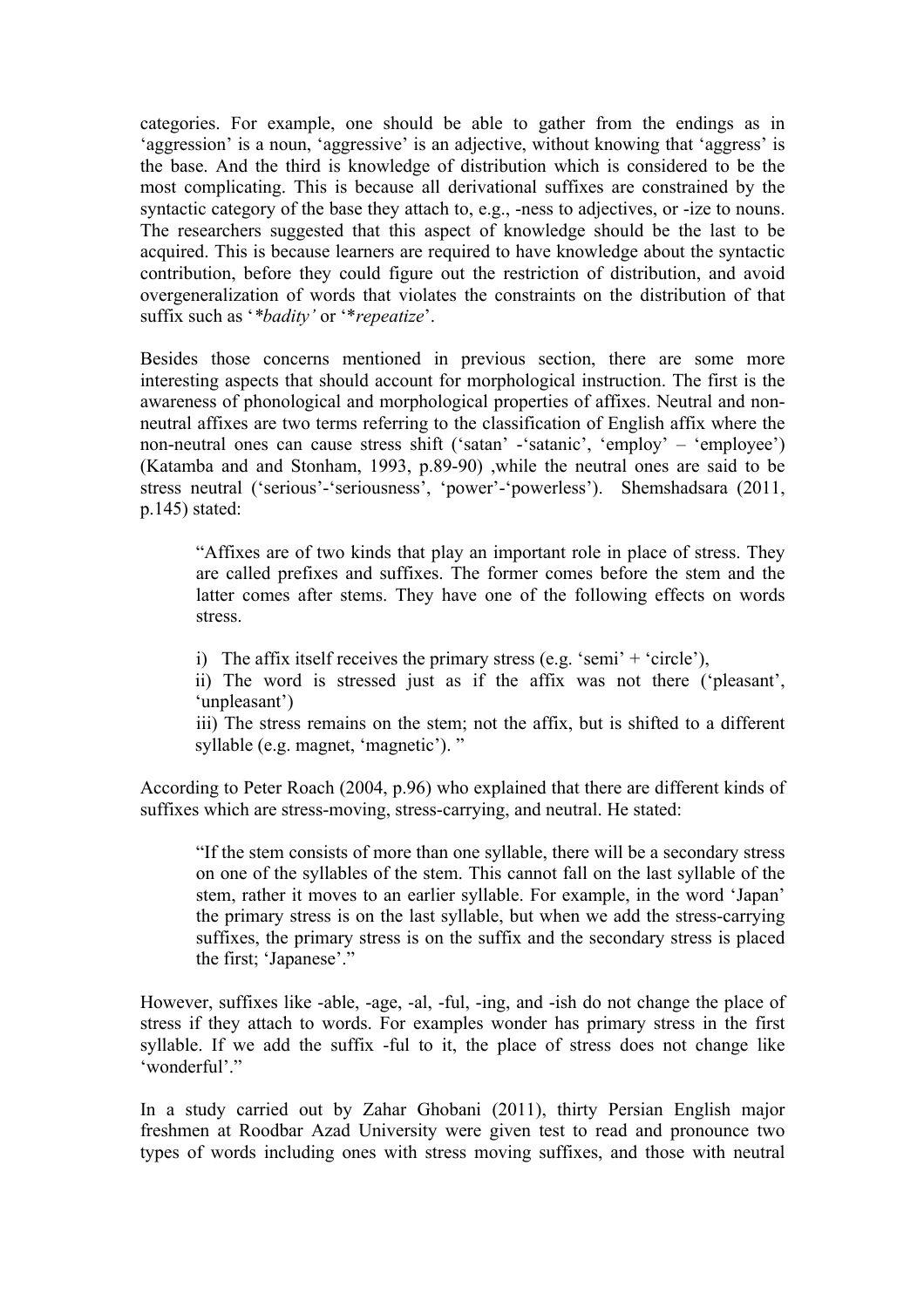suffixes. The result showed that stress-moving suffixes are more difficult to learn than neutral suffixes.

The last morphological complexity is the affix combination. According to levelordering hypothesis, the difference behavior of neutral and non-neutral affixes is explained in terms of strength of boundaries. That is, a weak boundary (indicated by #) separates the base from a neutral suffix. In contrast, a strong boundary (indicated by +) separates the base from a non-neutral suffix. Plag (2001,p. 2) demonstrated the notion as the following classes or strata:

Class I suffixes :  $+i$ on,  $+i$ ty,  $+y$ ,  $+$ al,  $+i$ c,  $+$ ate,  $+$ ous,  $+i$ ve Class I prefixes :  $re^{+}$ ,  $con^{+}$ ,  $de^{+}$ ,  $sub^{+}$ ,  $pre^{+}$ ,  $in^{+}$ ,  $en^{+}$ ,  $be^{+}$ Class II suffixes : #ness, #less, #hood, #ful, #ly, #y, #like Class II prefixes : re#, sub#, un#, non#, de#, semi#, anti#

Based on the hypothesis, Fadhil (2007, p. 113-119) proposed that each stratum can be distinguished by the phonological, morphological, and semantic characteristics in terms of restrictions. Even so, the hypothesis is still problematic when certain affixes are combined. 'Dual Class' affixes are raised to point out because the group of affixes is in the both stratum I and stratum II at the same time. For example, '-ize' is in the stratum I in the word 'Catholicize' because there is a shift of stress from the first to the second syllable, while in the word 'Bermudaize' is in the stratum II because the place of stress does not change. The Dual Class affixes are show as following;

Dual Class Prefixes : hyper-, circum-, neo-, mono-Dual Class Suffixes : -ize, -ment, -ism, -ist, -ive, -y (Szpra, 1982, p. 42 cited in Fadhil 2007, p.16)

Besides, some possible combinations violate the restriction. For example, in the words 'readability' and 'organization', suffixes '-ity' and '-ation' from the stratum I occur outside stratum II suffixes '-able' and '-ize'. Finally, violation of distribution constrains can also be seen in terms of overgeneralization.

In short, to acquire the complex morphological knowledge of English affixation, it takes both linguistic and psychological attempts. As for the English inflectional affixes, learners should be aware of them as grammatical rules and acquire them to apply the affixes with the different syntactic categories of bases. Moreover, it requires more for derivational morphemes. Learners should, first, be able to recognize the semantic relationship of any possible words that might share a common morpheme. By this, it means that they can produce the definition of a morpheme and then recognize to apply when they encounter any possible words. The second is the knowledge syntactic properties of affixes when they are attached to a base. The third is the knowledge of distribution which is the information that tells about the syntactic categories of a base. The last is phonological knowledge which can affect the possible pronunciation of words in terms of stress pattern.

## **Typological Perspectives**

Even though it has been widely observed that English as a second language learning is negatively affected by the difficulty or insufficient knowledge of English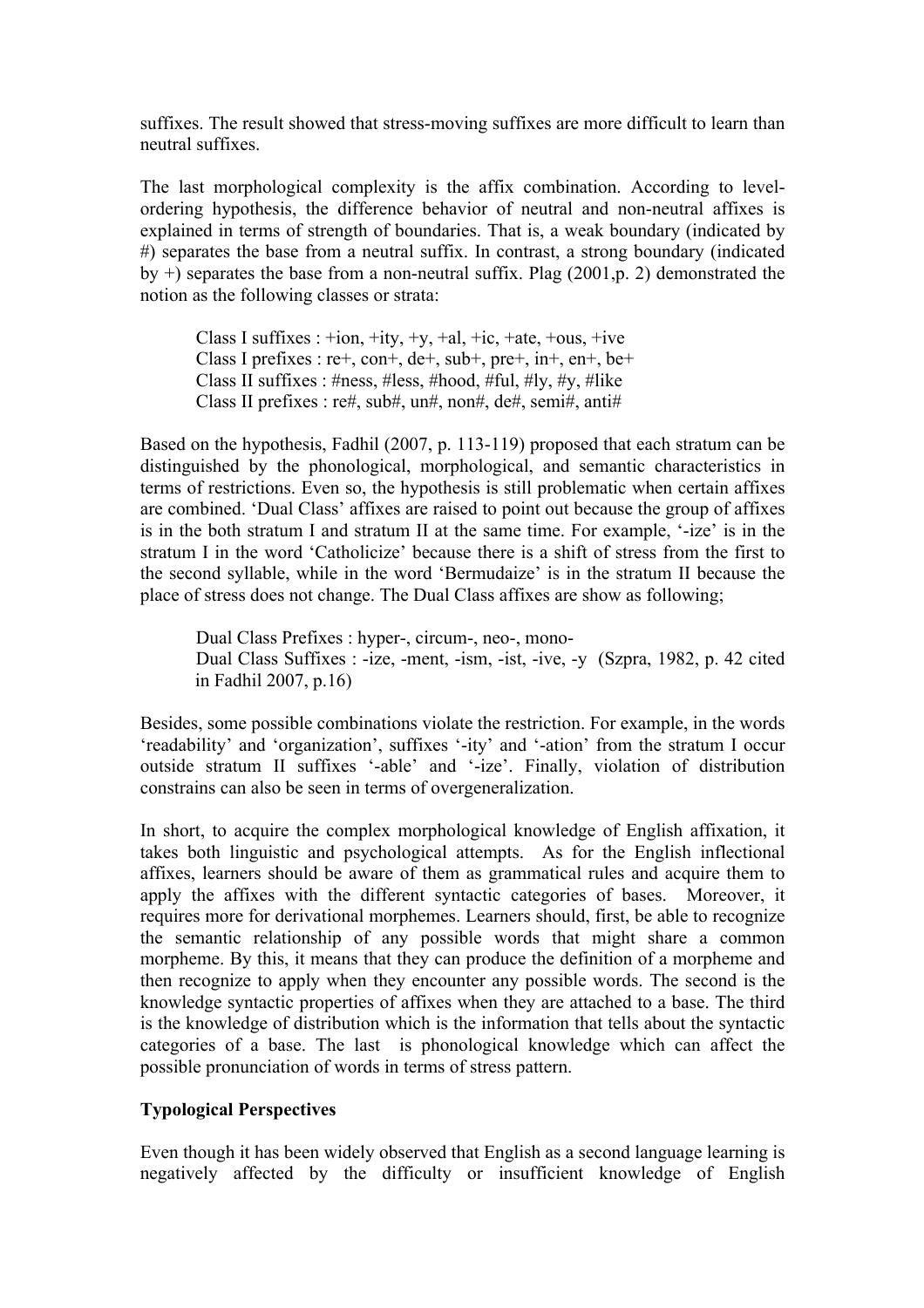morphological knowledge, the literature concerning the morphological differences among languages and its implication for English as second language learning is very limited. Recent research by Schepens et al. (2013) presented an investigation in the notion referred as morphological complexity and L2 learnability. Morphological complexity here can be defined as the extent to which a language makes use of modifications of words as it reflects how much investment is needed for an adult L2 learner to acquire another language. The study revealed that L2 learnability and L2 proficiency would co-vary in terms of the morphological formation of the L1 mother tongue and the L2 to be learned.

According to this point of view, the more different and complex in morphological structure represents in the mother tongue, the more decisive property in establishing L2 learnability it would be. To depict how different and complex in morphological structure could be, Comrie (1981) proposed a continuum of morphological variation in the world's languages. He divided languages into two morphological dimensions, the first one concerns the number of morphemes in a word, and the second concerns the segmentability of words. Therefore, languages can be categorized into either isolating (e.g. Chinese), fusional (e.g. Spanish), polysynthetic (e.g. Tuscarara), or agglutinating (e.g. Turkish). Besides, because of how much different languages it could bring into an English L2 environment, the awareness of typological phonological and morphological knowledge proved it motivated learning of English.

El-Saghir (2009) conducted a simple daily experiment of cross-linguistic differences in her classroom. She asked students to say the translation of simple nouns and their corresponding plurals in their native languages. Then they were instructed to identify the inflectional suffixes, prefixes, or markers for plural in their L1 and to provide a short list of vocabulary to explain to the classroom in English. It was interestingly found out that without any formal morphological processing instruction in their native languages before; they were surprised to discover the similarities and difference between English and L1 in terms of grammatical function. The students could explain the distributions of affixes cross-linguistically, and became more aware of word formation in terms of analyzing words into morphemes, as well as predicting their spellings.

According to Schephen et al. (2013), it might conform his idea that in the previous studies showing Thai L1 learners have problems in morphological knowledge is because the fact that L1 Thai morphology is not more complex than English. Even so, it is interesting if numbers of cross-linguistic morphological lessons are brought for the learners to experience the morphological complexity and become aware towards the complexity in English affixation phenomenon.

## **The Experiment and Methods**

This study essentially made an attempt to verify the major hypothesis that was what contribution by applying morphological typology into English affixation instruction, and it had an objective to investigate the morphological awareness of L2 learners of English affixation in terms of analytic sense, namely; the bases, various affixes, the syntactic categories, and phonological conditions.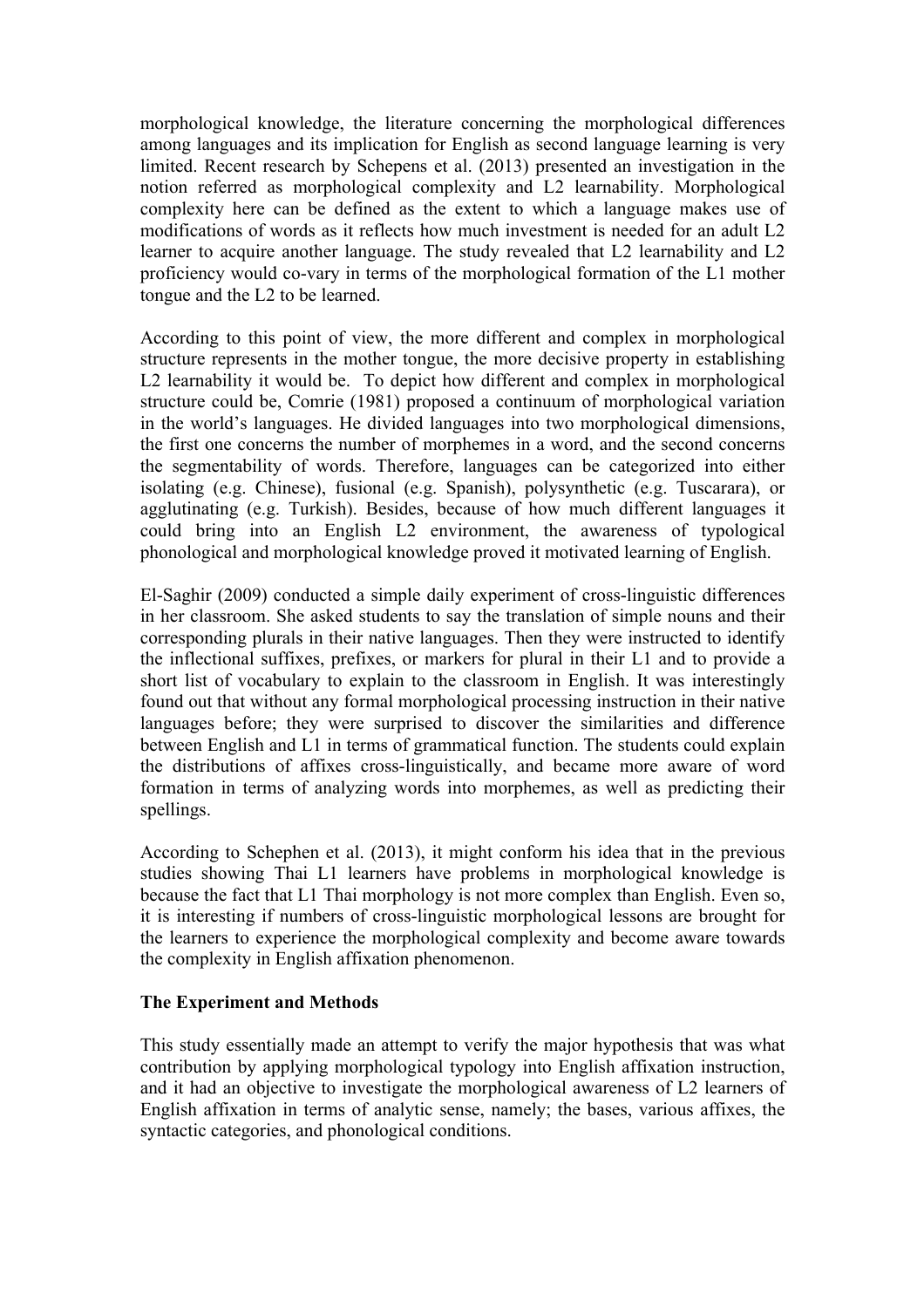## **Participants**

The participants in this study were third-year English major students from Education Faculty; who enrolled in Morphology and Syntax 1 offered by the present researcher during semester 1/2012, and had passed Introduction to Linguistics Course in Uttaradit Rajabhat University. They were native Thai speakers who had spent more than six years learning English as a second language, and divided into two groups in the experiment according to the registration provided by the institution namely section 01 consisting of 51 and section 02 of 58 students, respectively. Their proficiency in English was overall mixed according to the GPA variability in each section. According to the interviewing before the experiments, all participations from the two classes were willing to be involved in the experiment. The section 01 was randomly selected as the controlled group, and the section 02 was randomly as well as the experimental group.

## **Procedures**

To make the comparative experiment on English affixation valid, the participants were divided into two groups according to their enrolled sections. At the stage 1, both groups were given the instruction for analytic lessons for English morphological make-ups including the meaning, syntactic properties, and phonological conditions of bases and affixes; both inflectional and derivational morphemes. At stage 2, only the Section 02 as experimental group was given instruction for supplementary analytic lessons for morphological typology. Finally, the controlled and experimental groups were given two tests to evaluate the accuracy on morphological identification.

## **Data Collection**

The data used in this study were mainly collected from two tests of the accuracy in analyzing morpheme identification; namely, inflectional test, and derivational and pronunciation of stress patterns. The morphological awareness on inflectional test was required to evaluate the ability to identify the meaning of words, number of morphemes in the words, and the syntactic properties of the made-up words, and of the base. The morphological awareness of derivational test was required to evaluate the ability to identify the meaning of words, the number of morphemes in the words, and the syntactic properties of made-up words, the distributions of affixes, and the stress patterns in the made-up words.

#### **Materials and Development**

The morpheme identification task on morphological typology, given to the Section 02 as experimental group, consisted of data from languages including Turkish, Latin, Swahili, Hmong, Hungary, Spanish, Hebrew, Persian, Arabic, and Kwakwa'ala from Frommer and Finegan (2004), Finegan (2004), Katamba and Stonham (1993), Savetamalya (1998), and Shopen (1985). They were presented in IPA transcriptions alongside with translations. These languages were selected to represent crosslinguistic affixation with inflectional and derivational morphemes. The objective of the task is to widen the participants' experience on morphological complexity in analyzing words into smaller elements with respect to their phonological condition, morphological structure, meanings, syntactic properties and distribution.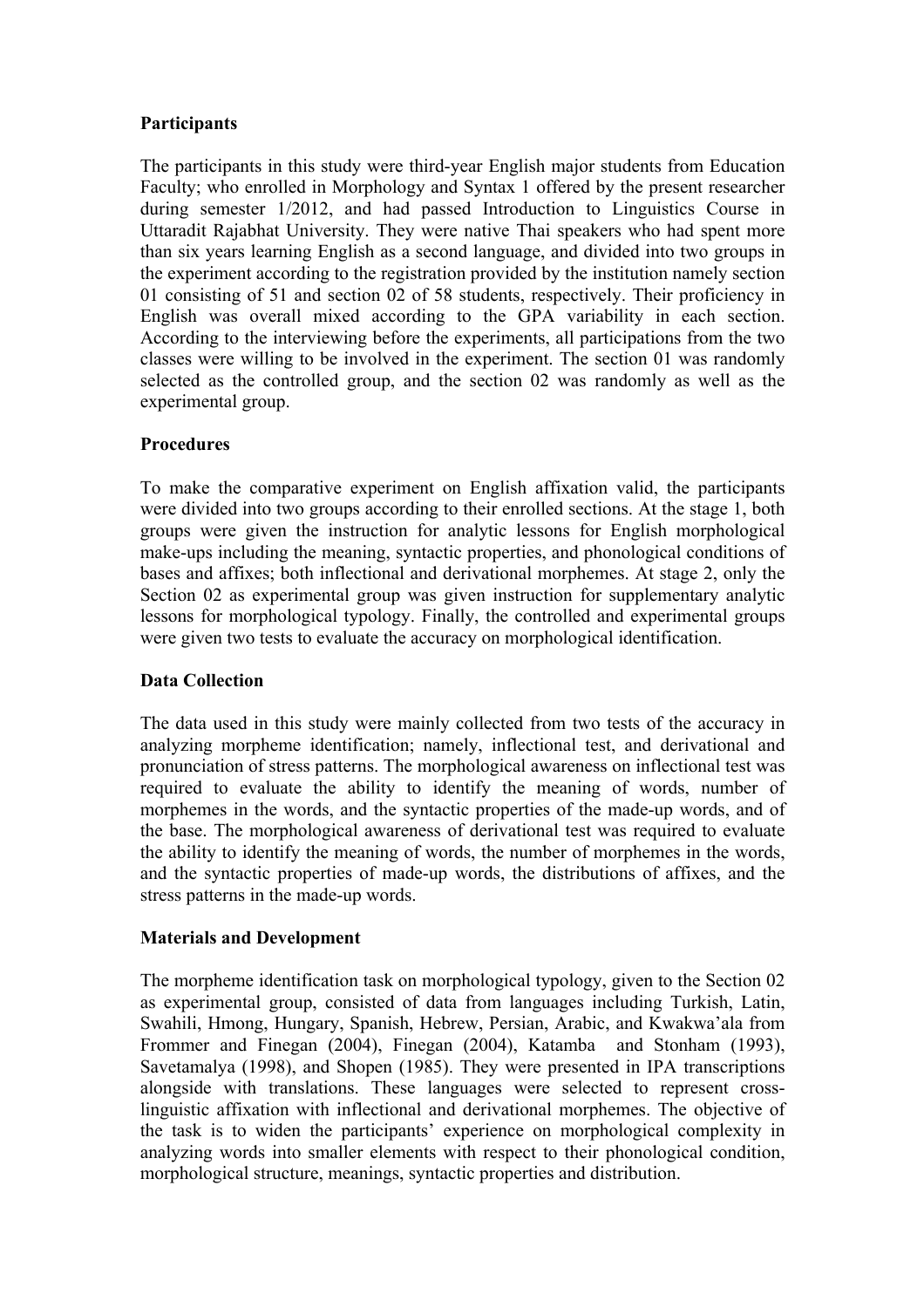#### **The tests**

The tests in the study were developed by the researcher, and were divided into two parts. The first was the inflectional test where included eight English inflectional morphemes; plural, possessive, comparative, superlative, present tense, past tense, present participle, and past participle. The 20 words were selected to represent the eight inflectional morphemes. They were provided and underlined in sentences in order to, first, avoid wrong analysis from the possible similar forms, and to include null morpheme and irregular form cases which are not simply morphologically marked in English (e.g. eat/ate or hit/hit). Moreover, in a sentence like I like chocolate, although the agreement feature is not overtly realized, the verb 'like' still carries features for person (first), number (singular), and tense (present).

These abstract features are covertly present (Li, 2012). The objective of the test was to evaluate the ability of the participants to identify the meaning, number of morphemes, part of speech of made-up words, and part of speech of the bases. Moreover, derivational morphemes were not involved in this test. The answers to each aspect were directed to be in English except for meanings of the made-up words that could be either Thai or English. Analysis of each word would count for four points for each aspect would count for one.

The second was derivational test. Because English has a vast number of derivational morphemes, words were selected to represent with the following respects. To prevent the participants from producing definitions more than recognizing correct definitions of morphemes, the present researcher selected affixes based on the most 20 common affix list by Fry and Kress (2006) to match the participants level of knowledge of morphology. They all were both non-neutral and neutral affixes. Then, they were combined with the most 20 common Greek and Latin roots according to Fry and Kress (2006). The affix combination is also concerned in the test because when certain affixes are combined, there is a shift of stress. (e.g. 'read'/ 'readable'/ 'readability') (Fadhil, 2007). The objective was to evaluate the ability of the participants to identify the meaning, number of morphemes, part of speech of madeup words, distribution of the affixes, and pronunciation of stress pattern in the provided words. Moreover, the inflectional morphemes were not involved in this test. The answers to each aspect were directed to be in English except for meanings of the made-up words that could be either Thai or English. Analysis of each word would count for five points for each aspect would count for one.

#### **Results and Discussions**

The results of this study came from two tests. The first was the analysis of the mean scores from the English inflectional test and the second was from the derivational test. The statistical analysis of the independent samples t-test was used to compare the mean scores of the two tests between the controlled group and experimental group.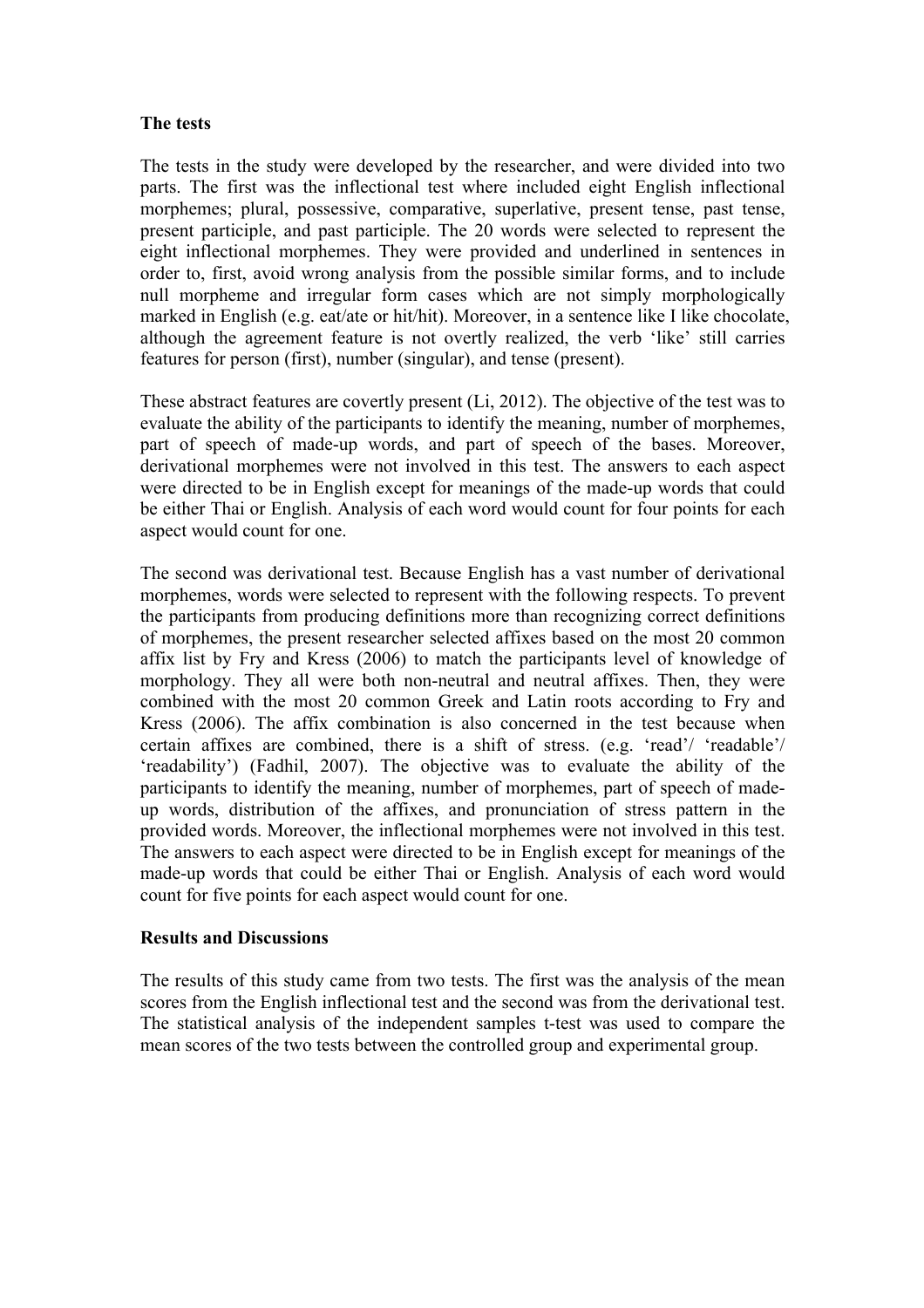Table 1. Independent Samples t-test for the comparison of inflectional tests results between the controlled group and experimental group.

|                   |              | N  | Mean  | t        | Sig.  | Sig. (2- |
|-------------------|--------------|----|-------|----------|-------|----------|
|                   |              |    |       |          |       | tailed)  |
| Meaning of the    | Controlled   | 51 | 50.20 | $-7.812$ | 0.587 | 0.000    |
| made-up words     | Group        |    |       |          |       |          |
|                   | Experimental | 58 | 62.55 |          |       |          |
|                   | Group        |    |       |          |       |          |
| Numbers of        | Controlled   | 51 | 51.29 | $-6.009$ | 0.251 | 0.000    |
| Morphemes         | Group        |    |       |          |       |          |
|                   | Experimental | 58 | 63.31 |          |       |          |
|                   | Group        |    |       |          |       |          |
| Part-of-speech of | Controlled   | 51 | 58.75 | $-3.171$ | 0.503 | 0.002    |
| the made-up       | Group        |    |       |          |       |          |
| words             |              |    |       |          |       |          |
|                   | Experimental | 58 | 63.79 |          |       |          |
|                   | Group        |    |       |          |       |          |
| Part-of-speech of | Controlled   | 51 | 61.18 | $-2.429$ | 0.970 | 0.017    |
| the bases         | Group        |    |       |          |       |          |
|                   | Experimental | 58 | 64.83 |          |       |          |
|                   | Group        |    |       |          |       |          |

According to Table 1, the independent samples t-test was performed to compare the mean scores of the controlled group and experimental group in the inflectional test with four different aspects. The findings revealed that there were statistically significant differences in the mean scores of the test in the aspects of meaning of the made-up words, number of morphemes, and part-of-speech of the words between the two groups at the significant level 0.05. In contrast, as for the aspect of part-of-speech of the bases, there were no statistically significant differences between the two groups.

Even though the experimental group performed higher mean scores in all four aspects, with total scores of 80 points, which is in accordance with a study by Farsi (2008) that morphological instruction can foster students better in analytic performance, showing no statistically significant difference in identifying part-of-speech of the bases between the two group is probably resulted from that the morphological awareness of the participants was evoked by the syntactic information by the adjacent parts in the sentences. Additionally, as the concept of CDA claims that the learners of inflectional morphemes learn all about the grammatical rules but did not acquire those, the results suggested clearly that the participants in the experimental group mastered the knowledge of grammatical patterns better than those in the controlled group.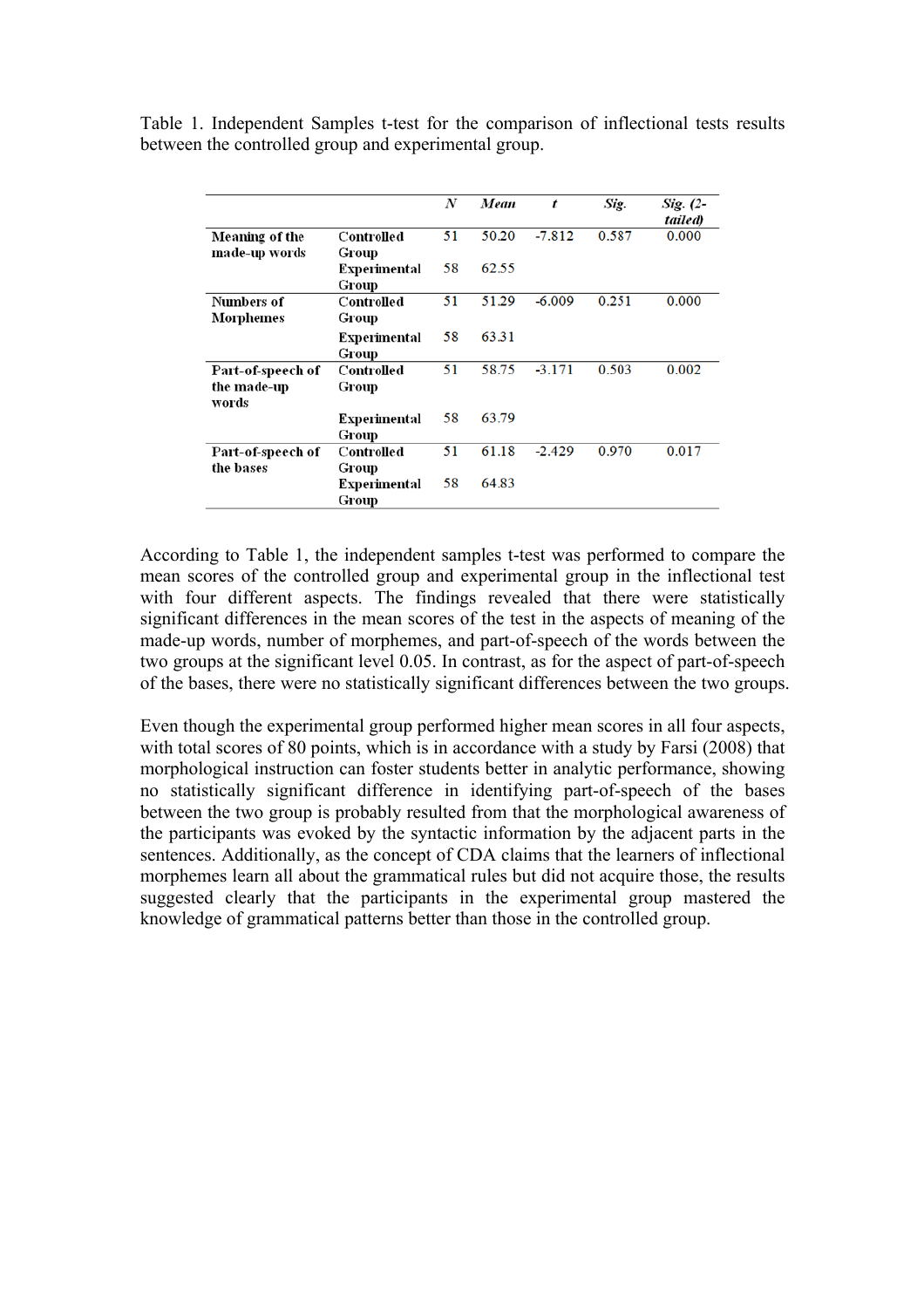Table 2. Independent Samples t-test for the comparison of derivational tests results between the controlled group and experimental group.

|                         |                     | N  | Mean  | t        | Sig.  | Sig. (2- |
|-------------------------|---------------------|----|-------|----------|-------|----------|
|                         |                     |    |       |          |       | tailed)  |
| <b>Meaning of the</b>   | <b>Controlled</b>   | 51 | 64.12 | $-6.009$ | 0.251 | 0.000    |
| made-up words           | Group               |    |       |          |       |          |
|                         | <b>Experimental</b> | 58 | 79.14 |          |       |          |
|                         | Group               |    |       |          |       |          |
| <b>Numbers of</b>       | <b>Controlled</b>   | 51 | 59.22 | $-9.185$ | 0.226 | 0.000    |
| <b>Morphemes</b>        | Group               |    |       |          |       |          |
|                         | Experimental        | 58 | 80.09 |          |       |          |
|                         | Group               |    |       |          |       |          |
| Part-of-speech of the   | <b>Controlled</b>   | 51 | 60.49 | $-7.723$ | 0.123 | 0.000    |
| made-up words           | Group               |    |       |          |       |          |
|                         | Experimental        | 58 | 78.88 |          |       |          |
|                         | Group               |    |       |          |       |          |
| Part-of-speech of the   | <b>Controlled</b>   | 51 | 63.24 | $-8.198$ | 0.086 | 0.000    |
| bases                   | Group               |    |       |          |       |          |
|                         | <b>Experimental</b> | 58 | 81.72 |          |       |          |
|                         | <b>Group</b>        |    |       |          |       |          |
| <b>Stress placement</b> | <b>Controlled</b>   | 51 | 53.82 | $-9.183$ | 0.147 | 0.000    |
|                         | Group               |    |       |          |       |          |
|                         | Experimental        | 58 | 72.33 |          |       |          |
|                         | Group               |    |       |          |       |          |

According to Table 2, the independent samples t-test was performed to compare the mean scores of the controlled group and experimental group in the inflectional test with four different aspects. The findings revealed that there were statistically significant differences in the mean scores of the test in the aspects of meaning of the made-up words, number of morphemes, part-of-speech of the words, and stress placement between the two groups at the significant level 0.05.

According to a Tyler and Nagy's (1989) study, there are three aspects of knowledge in acquiring the derivational morphemes in English. They are knowledge of semantic relationship, the syntactic properties, and the knowledge of distribution. With total score of 100 points, the findings suggested that experimental group also significantly performed higher mean score than the controlled group in all five aspects. At the same time, the experimental group had the highest mean scores in identifying number of morphemes in accordance with their results in the inflectional test. However, it is obvious that stress placement aspect revealed the lowest mean scores of both groups among the aspects they performed.

#### **Discussions**

The results from the experimental group demonstrated the success of application of morphological typology into morphological instruction of English affixation. It depicted the morphological awareness of the learners towards the morphological complexity in English affixation. As we can see in the tests where students were given to identify the number of morphemes in both tests, it showed that the mean scores of the controlled group were lower, while those of the experimental group were higher. This suggests that the morphological typology lesson can foster the learners' awareness in breaking down the complex structures in the given words. That is, the learners were introduced to the nature of typological word formation which allowed them to have a clearer view of how English words are structured and what content of linguistic complexity might come with them. Besides, the results, where the experimental group also had high mean scores the test where they were asked to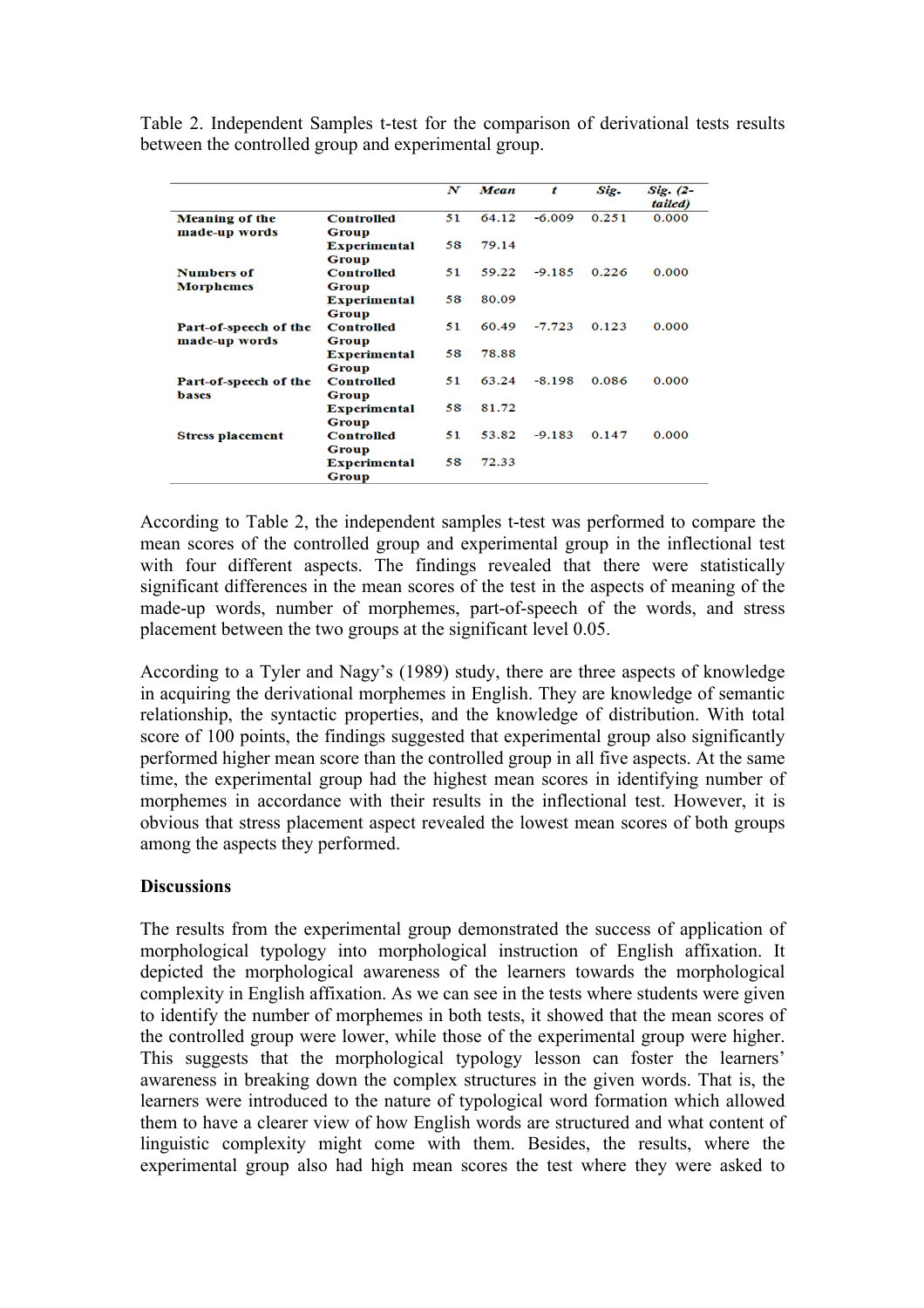identify the part-of-speech of the base, revealed they gained more insightful knowledge of syntactic distribution when an affix is applied to a base.

Still, there is deficiency from the study. It is obvious that the stress placement test had given the participants hard times. It was the only aspect the both group had as the lowest. Besides, both groups performed better scores in neutral affixes than those in non-neutral ones. This suggests that the application of morphological typology might not fully cover the spectrum of phonological information for the L2 target to learn. Besides, as a tonal language, Thai does not supply the intonation into itself like English does. Therefore, phonological aspect is still a challenge that this application could not get over because of the content itself and the language transfer.

## **Conclusion**

This research was conducted to examine the effectiveness of applying morphological complexity from various languages into the instruction of English affixation. The major hypothesis was what contribution by applying morphological typology instruction could make to the development of L2 learners of English affixation. The results showed that application of morphological typology proved it could foster the morphological awareness of Thai L2 learners in the experimental group in their analytic performance in terms of analytic sense, that was the awareness of word formations, namely: the bases, various affixes, the syntactic categories, and phonological conditions. The participants performed best in identifying the number of morphemes both inflectional and derivational, while it is observed that there is a transfer effect from Thai L1 which keeps them from fully acquiring knowledge in suprasegmental level. Therefore, there is a need to try different and effective strategies for promoting the English L2 learners in pronunciation.

#### **Note**

At the end of the experiment, students from the controlled group were given the same cross-linguistic morphological analytic lesson as those from the experimental group had.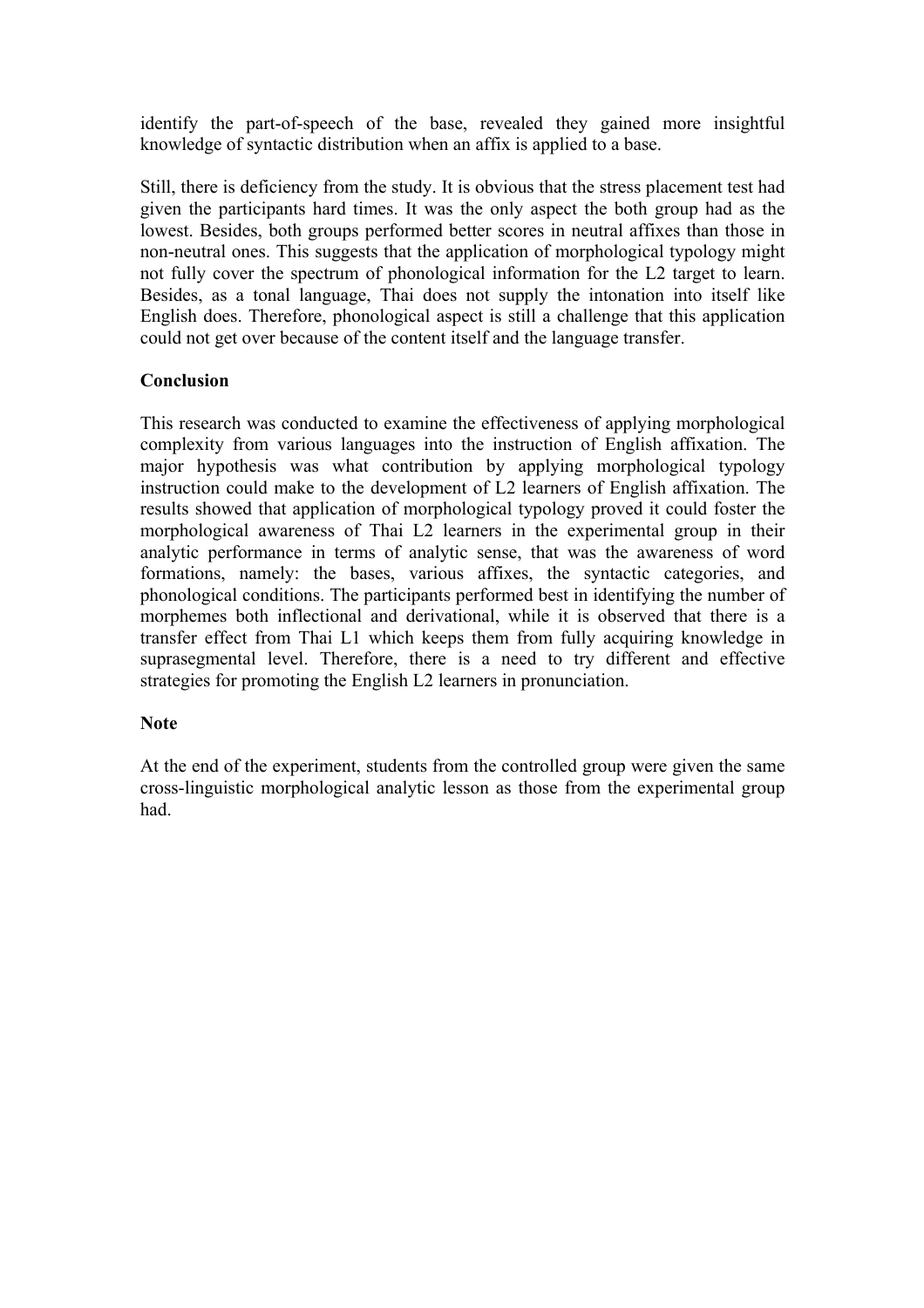#### **References**

Carlisle, J. F., (2010). effects of instruction in morphological awareness on literacy achievement: An integrative review. *Reading Research Quarterly, 45*, 464–487.

Chuenjundaeng, J. (2006). *An investigation of SUT students receptive knowledge of English noun suffixes*. Unpublished master's thesis, Department of Liberal Arts, Suranaree University of Technology, Graduate School.

Deighton, L.C. (1959). Vocabulary Development in the Classroom. New York: Columbia University Press. Cited in Devine, T. (1986). *Teaching reading comprehension*. Massachusettes: Allyn and Bacon.

El-Saghir, K. (2009). The role of morphological awareness in English as second language. *Linguistics and Education*. Stephen Pobutsky Ed. Wayne State University.

Fadhil, W.N. (2007). Level ordering: A model for suffix combination. *AL-Faith Journal*. No.31. pp 113-119. Diyala University.

Farsi, B. (2008). *Morphological awareness and its relationship to vocabulary knowledge and morphological complexity among Omani EFL university students*. Unpublished master's thesis, Department of Applied Linguistics, Graduate School, The University of Queensland.

Finegan, E. (2004). *Language: its structure and use*. Wasdsworth.

Finegan, E. and Frommer, P.R. (2004). *Looking at language: a workbook in elementary linguistics*. Wasdsworth.

Jiang, N. (2000). Lexical development and representation in a second language. *Applied Linguistics,* 21, 47-77.

Jiang, N. (2004). Morphological insensitivity in second language processing. Applied Psycholinguistics, 25, 603-604.

Krashen, S. (1982). Accounting for child-adult differences in second language rate and attainment. In S. Krasen, R.C.Scarcella, M.H. Long (Eds.), *Issues in second language research*. Rowley, MA: Newbury House., 161-172.

Katamba, F. and Stonham, J. (1993) Morphology. London :The Academic Press.

Laufer, B. (1992). Reading in a foreign language: How does L2 lexical knowledge interact with the reader's general academic ability? *Journal of Research in Reading, 15*, 95–103.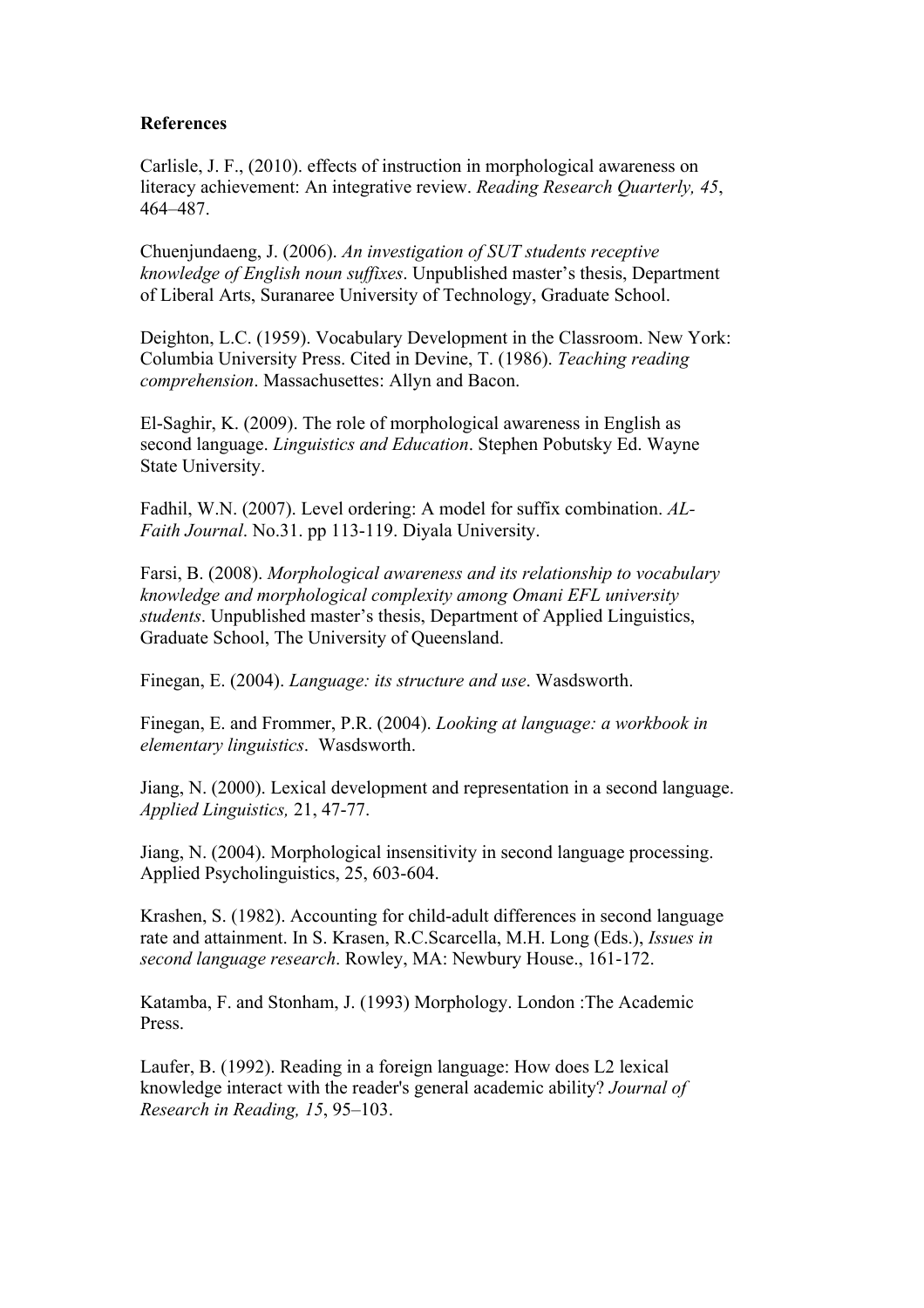Li, M. (2012). *The acquisition of tense and agreement by early child second language learners*. Doctoral thesis in elementary education, Graduate College, University of Illinois at Urbana-Champaign.

Nation, P. (2001). *Learning vocabulary in another language*. Cambridge: Cambridge University Press.

Roach, P.J. (2004) 'Representing the English Model', in K. Dzubialska and J. Przedlacka (Eds.) *English Pronunciation Models: A Changing Scene*, Peter Lang, 393-399.

Plag, I. (2002) The Role of Selectional Restrictions, Phonotactics and Parsing in Constraining Suffix Ordering in English. *Yearbook of Morphology 2001*., 285-314.

Hemchua, S. and Schmitt, N. (2006). An analysis of lexical errors in the English compositions of Thai learners. *Prospect 21*, 3: 3-25.

Savetmalaya, S. (1998). *English and other world language*. Textbook. Chiang Mai University.

Schepens, J., Van der Slik, F., & Van Hout, R. (2013). Learning Complex Features: A Morphological Account of L2 Learnability. *Language Dynamics and Change*, 3(2). 218-244. Special issue, "Phylogeny and Beyond: Quantitative Diachronic Approaches to Language Diversity", edited by Michael Dunn.

Sharwood Smith, M. (1986). The competence/control model, crosslinguistic influence and the creation of new grammars. In E. Kellerman & M. Sharwood Smith (Eds.), *Cross-linguistic influence in second language acquisition* (pp. 10–20). New York: Pergamon Press.

Shemshadsara, Z.G. (2011). EFL Learner's Awareness of Stress-Moving vs. Neutral Suffixes. English Language Teaching 4, 4 : 146-153.

Shopen, T. (1985). Language typology and syntactic description. Cambridge: Cambridge University Press.

Sorace, A. (1985). Metalinguistic knowledge and language use in acquisitionpoor environments. *Applied Linguistics, 6*, 239–254.

Sritulanon, A. (2003). The Effects of Morphological Instruction on Reading Abilities of Low Proficiency Adult EFL Learners at a University in Thailand. *Language Education and Acquisition Research Network*., 50-67.

Timyam, N. (2008). Needs analysis of knowledge in linguistics for Englishmajor students. *Kasetsart Journal*, 29, 279-292.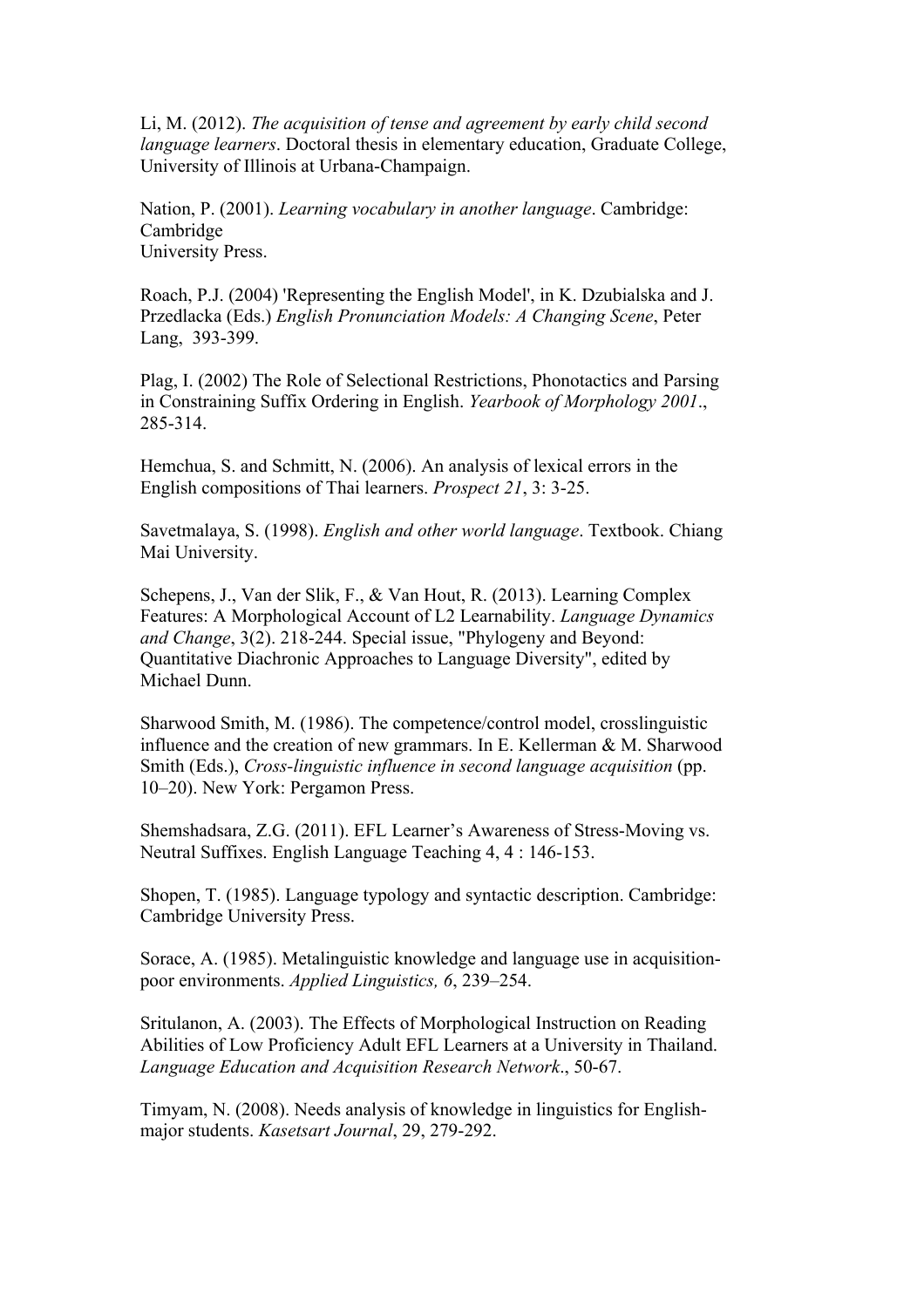Tyler, A. & Nagy, W. (1989). The acquisition of English derivational morphology. *Journal of Memory & Language* 28, 649–667.

**Contact email:** raththreeeleven@gmail.com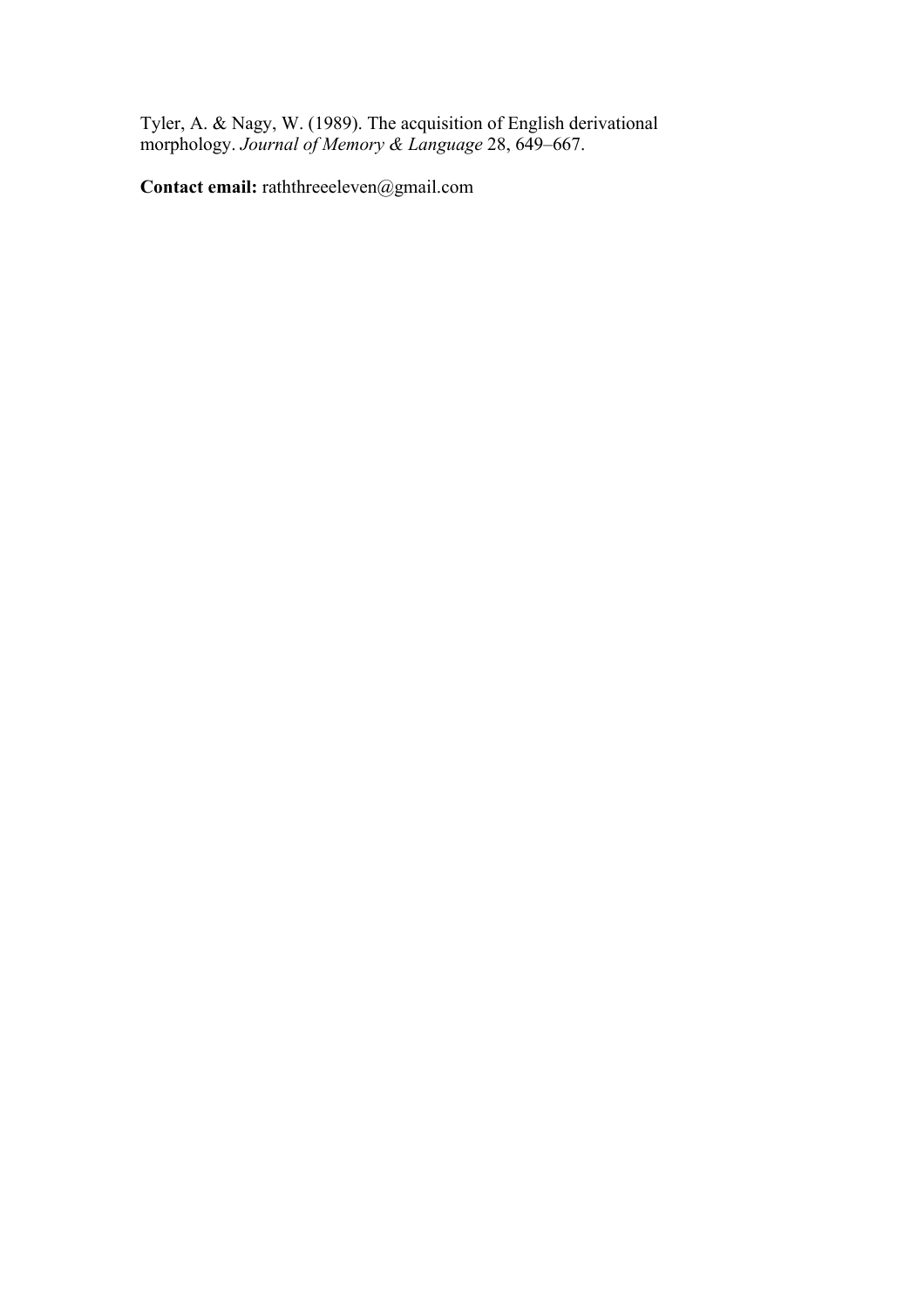# **Appendix A**

The following are examples from cross-linguistic inflectional morphemes in the experiment

Identify the morphemes in the following languages. State the meaning of each morpheme and if they are free or bound. State which morpheme is inflectional and explain with definition of it.

| 1. Swahili<br>nilipata<br>walipata<br>nilipiga<br>nilikipata<br>ulikipata<br>nitakipata<br>ulipiga<br>watakipiga                                                                          | 'I got'<br>'they got'<br>'I hit'<br>'I got it'<br>'you got it'<br>'I will get it'<br>'you hit'<br>'they will hit it' | niliwapiga<br>walitupiga<br>walikipiga<br>utatupiga<br>ulipata<br>watakupiga<br>ulitupiga<br>nitakupata | 'I hit them'<br>'they hit us'<br>'they hit it'<br>'you will hit us'<br>'you got'<br>'they will hit you'<br>'you hit us'<br>'I will get you'<br>(from Katamba 1993: 65) |
|-------------------------------------------------------------------------------------------------------------------------------------------------------------------------------------------|----------------------------------------------------------------------------------------------------------------------|---------------------------------------------------------------------------------------------------------|------------------------------------------------------------------------------------------------------------------------------------------------------------------------|
| 2. Spanish                                                                                                                                                                                |                                                                                                                      |                                                                                                         |                                                                                                                                                                        |
| amigo<br>amiga<br>amigos<br>amigas<br><b>Hmong</b><br>3.<br>nws mus tsev<br>nws tau mus tsev<br>nws mus tsev lawn<br>nws yuav mus tsev<br>nws yuav mus tsev lawn 'he will have gone home' | 'male friend'<br>'female friend'<br>'male friends'<br>'female friends'<br>'he goes home'<br>'he went home'           | mut∫ut∫o<br>mut∫ut∫a<br>mut∫ut∫os<br>mut∫ut∫as<br>'he has gone home'<br>'he will go home'               | "boy"<br>'girl'<br>'boys'<br>'girls'<br>(from Frommer and Finegan 2004: 23)<br>(from Savetamalya 1998 : 92)                                                            |
| 4. Swahili<br>anasoma<br>asoma<br>alisoma<br>amesoma<br>atasoma<br>akisoma                                                                                                                | 'he is reading'<br>'he reads'<br>'he read'<br>'he has read'<br>'he will read'                                        | 'if he reads, if he read, if he will read'                                                              | (from Savetamalya 1998 : 92)                                                                                                                                           |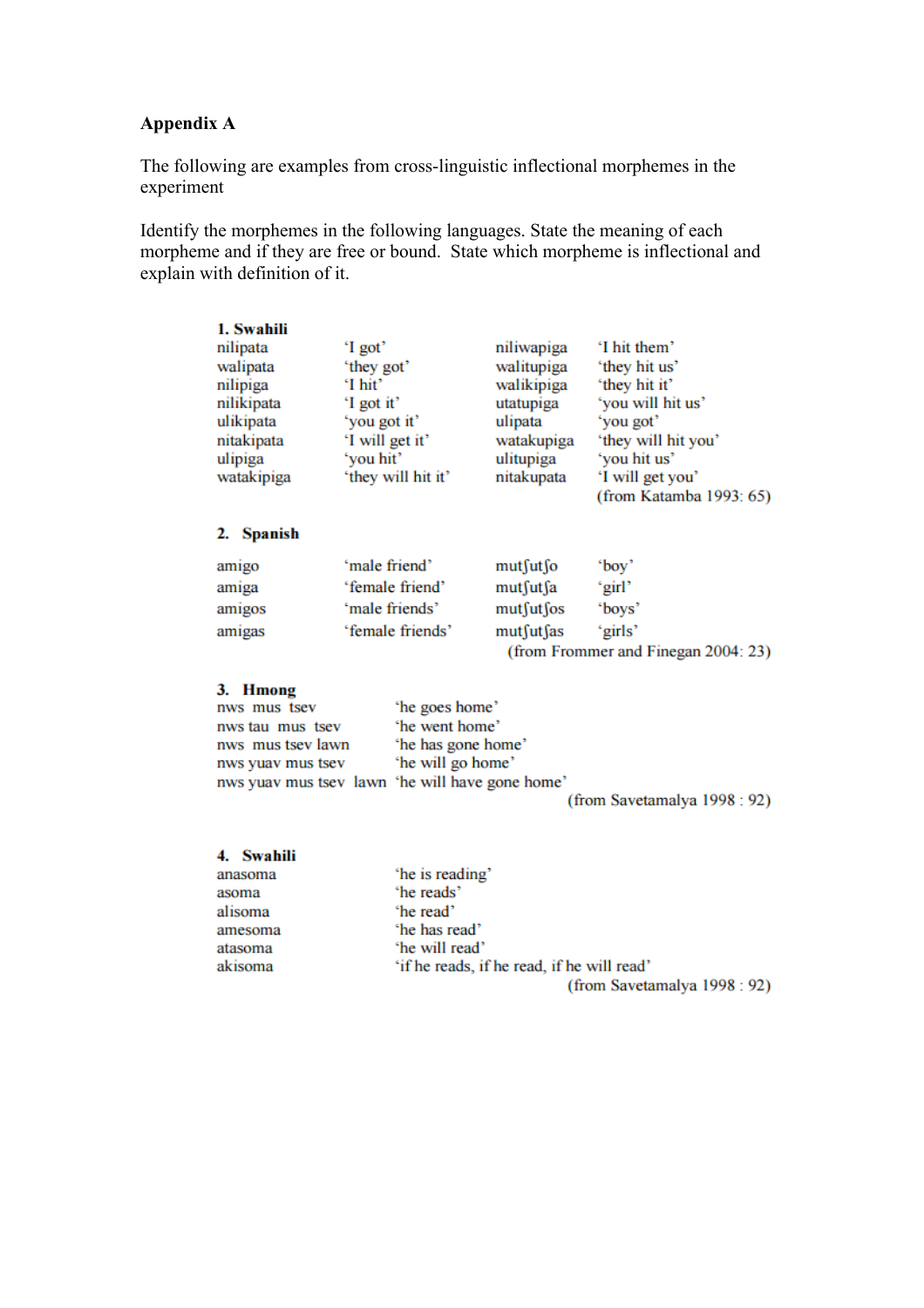#### **Appendix B**

The following are examples from cross-linguistic derivational morphemes in the experiment

Identify the morphemes in the following languages. State the meaning of each morpheme. State if it is free or bound. Indicate the definition of bases and affixes.

| 1. Persian                                                                    |                       |                                                 |                                                         |                          |
|-------------------------------------------------------------------------------|-----------------------|-------------------------------------------------|---------------------------------------------------------|--------------------------|
| dærd 'pain'<br>næm 'dampness'<br>xætær 'danger'<br>gærm 'warm'<br>pæhn 'wide' |                       | dærdnak<br>næmnak<br>xætærnak<br>gærma<br>pæhna | 'painful'<br>'damp'<br>'dangerous'<br>'heat'<br>'width' |                          |
|                                                                               |                       |                                                 |                                                         | (from Finegan, 2004: 48) |
| 2. Arabic                                                                     |                       |                                                 |                                                         |                          |
| kitaaba<br>$1 - 1$                                                            | 'writing'<br>$5 - 11$ | kataba<br>$1 - 1 - 1 - 1 - 1$                   | 'he wrote'<br>الملتان والمسترات والمستحدث والمنافذ      |                          |

| kitaaba | 'writing'    | kataba           | 'he wrote'                  |
|---------|--------------|------------------|-----------------------------|
| kaatib  | 'writer'     | kaataba          | 'he corresponded with'      |
| maktab  | 'office'     | <b>?aktaba</b>   | 'he dictated'               |
| maktaba | 'library'    | <b>?iktataba</b> | 'he was registered'         |
| maktuub | 'letter'     | takaataba        | 'he exchanged letters with' |
| miktaab | 'typewriter' | inkataba         | 'he subscribed'             |
| kutubii | 'bookseller' | iktataba         | 'he had a copy made'        |
|         |              |                  | (from Finegan, 2004: 50)    |

#### 3. English

nation national nationalize denationalize denationalization anti-denationalization pre-antidenationalizatin

(from Katamba 1993 : 55)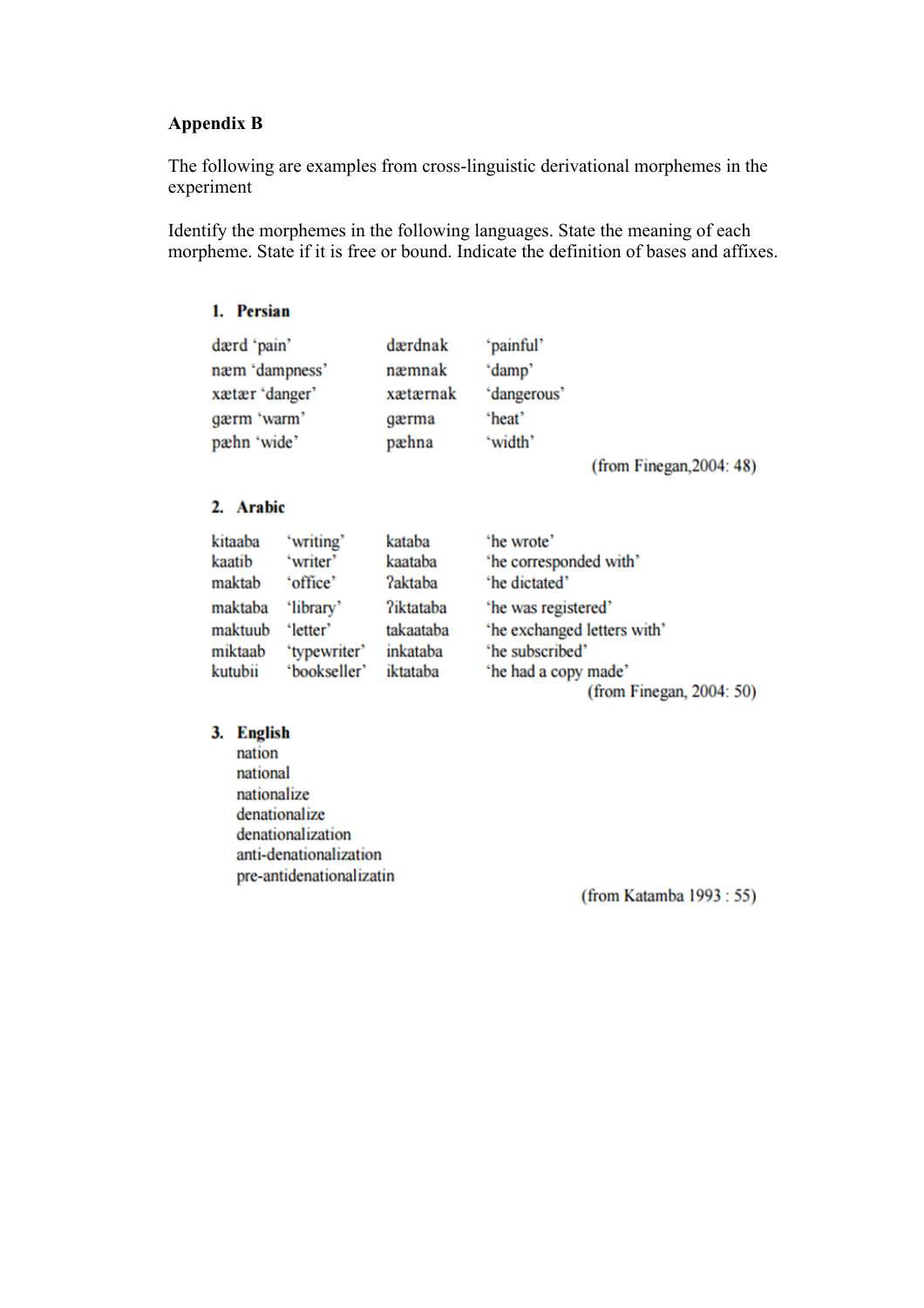## **Appendix C**

The following is the inflectional morpheme test in the experiment.

Identify the meaning, number of morphemes, part of speech, and part of speech of the base in the underlined words.

- 1. Mary went to the hospital this morning.
- 2. He always wanted to marry an Asian girl.
- 3. He studied for exam last night.
- 4. I changed my mind before I did that.
- 5. I ate all the pizza and pasta.
- 6. He loves chocolate cakes.
- 7. My son usually cries at night.
- 8. Jaime goes to school every day.
- 9. Parker does all of housework himself.
- 10. Michael read the book over and over before he lost it.
- 11. Elizabeth's car was stolen last night.
- 12. The man crashed his motorcycle into Hilary's gate.
- 13. Children are waiting for Christmas.
- 14. The man was swimming in the pool before it rained.
- 15. Your legs are obviously longer than mine.
- 16. Christmas is the happiest time of year.
- 17. The fish are swimming up to the river.
- 18. It is too hard for a housewife to take care of many children when she has to work at the same time.
- 19. How many days have you spent on your report?
- 20. I had just sent the email before you called.